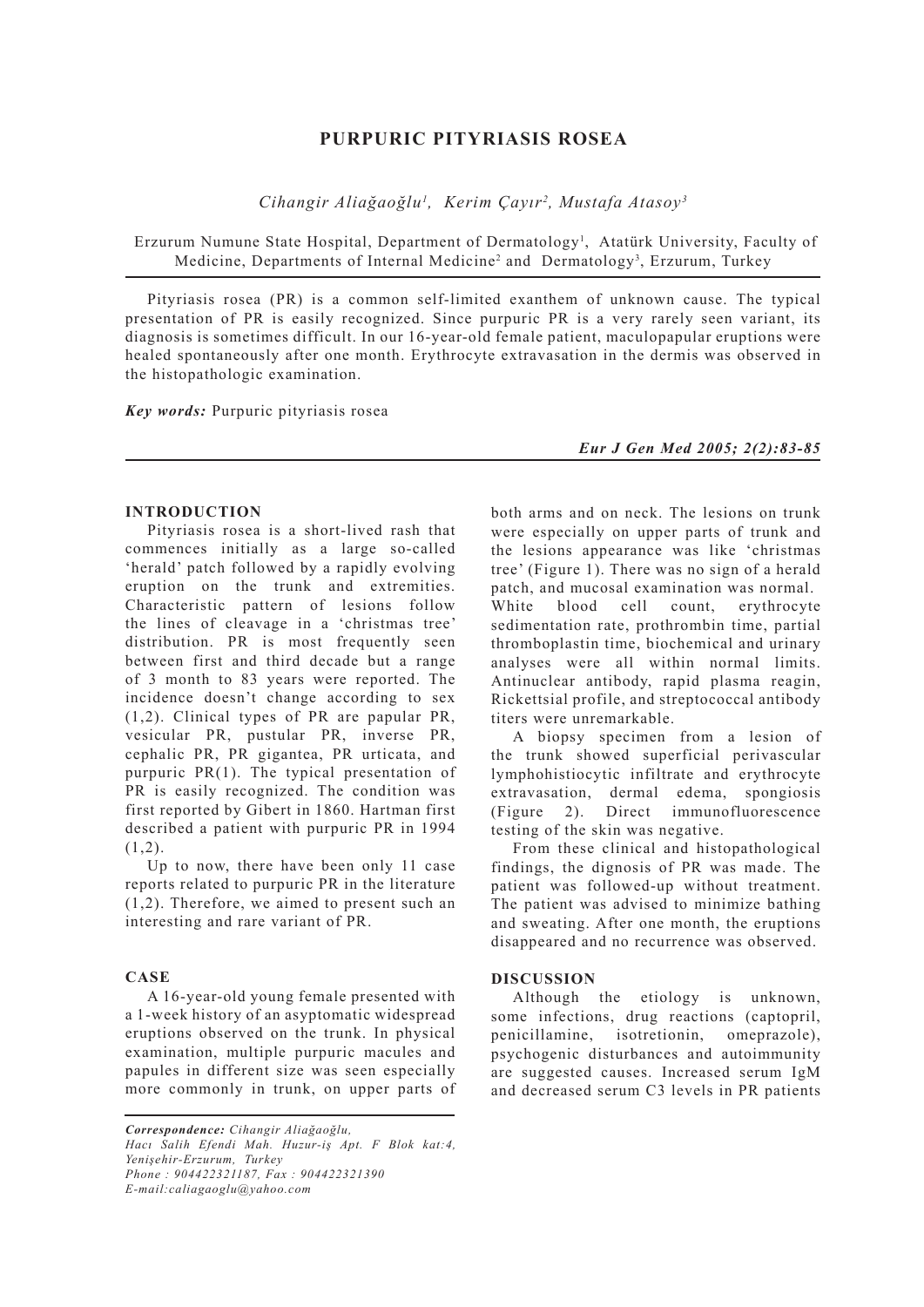

**Figure 1. The appearance of 'christmas tree' and maculopapular eruptions on the trunk.**

suggest that the tissue injury is immunologic in origin and may depend on production of antibodies capable of reacting with virus or viral-coded antigens (2,3) .It has been claimed that a significant number of patients of PR had experienced recent upper respiratory tract



(1,2). **Figure 2. Perivascular lymphocyte infiltration and extravasated erythrocytes in the dermis (HE x40)**

infection (4). There was no sign of recent upper respiratory tract infection or prodromal symptoms in our patient. Medication history was absent.

The histopathologic features of purpuric PR are extravasation of erythrocytes into the papillary dermis without evidence of vasculutis. Other features of typical PR such as focal parakeratosis, spongiosis and a superficial lymphocytic perivascular infiltrate may be present (1,2).

The differential diagnosis includes hematologic disease, vasculitis and a pigmented purpuric dermatosis (1).

In purpuric PR, the lesions are in 'christmas tree' appearance and are mostly located on the trunk. In hypersensitivity vasculutis, the lesions are in palpable purpural character and mostly involve extensor surfaces of the lower extremities. In pigmented purpuric dermatosis, the lesions are seen on the extensor surfaces of the lower extremities and are in an irregularly red-brown manner (5). Additionally, this condition is easily differentiated from hypersensitivity vasculutis due to the absence of perivascular neutrophil infiltration, nuclear dust and fibrin accumulation in histopathologic examination